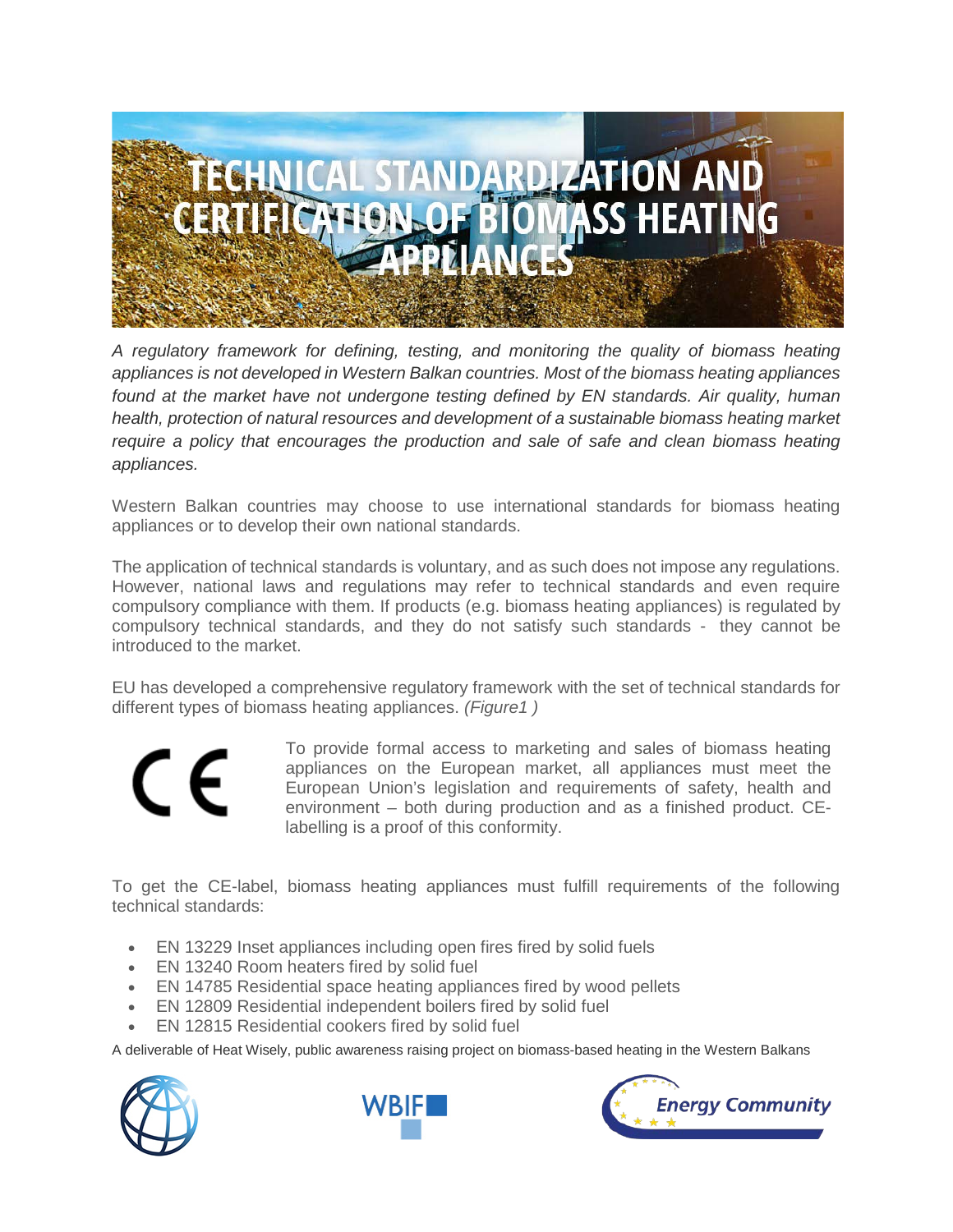For example, CE-labelling for firewood stoves is awarded based on testing according to the European standard EN13240 and means that the efficiency of the firewood stove is at least 50%.

The Ecodesign Directive (2009/125/EC) and the Energy Labelling Directive (2010/30/EC) set the framework for the requirement for energy-related products to be put on the European market. The actual technical standards that biomass heating appliances are set in specific Regulations applicable to individual product categories. For wood-biomass heating appliances, two product categories/lots, are relevant:

- Lot 15 solid fuel boilers with a rated heat output of 500 kW or less
- Lot 20 solid fuel local space heaters with a nominal heat output of 50 kW or less.

The Ecodesign directive sets limits on their emissions and efficiency and helps eliminate the least performing products from the market, contributing to the 2020 energy efficiency objective.

*(Figure 2)*



In the EU,

**from the 1st January 2018** solid fuel local space heating appliances (<50kW) must be sold with a printed label which shows their heat output and energy efficiency index. In addition to this, any promotional information must include reference to the efficiency class - on a scale from A++ (most efficient) to G (least efficient).

**From the 1st January 2022**, in addition to the label, the Ecodesign Regulations sets out a suite of emissions limits which must be met including particulates, carbon monoxide (CO), nitrogen oxides (NOx) and Organic Gaseous Compounds (OGC). Minimum seasonal space heating efficiency will be:

- 30% for open fronted space heaters
- 65% for closed fronted space heaters (non-wood pellet fired)
- 79% for closed fronted space heaters (wood pellet fired)
- 65% for cookers

A deliverable of Heat Wisely, public awareness raising project on biomass-based heating in the Western Balkans